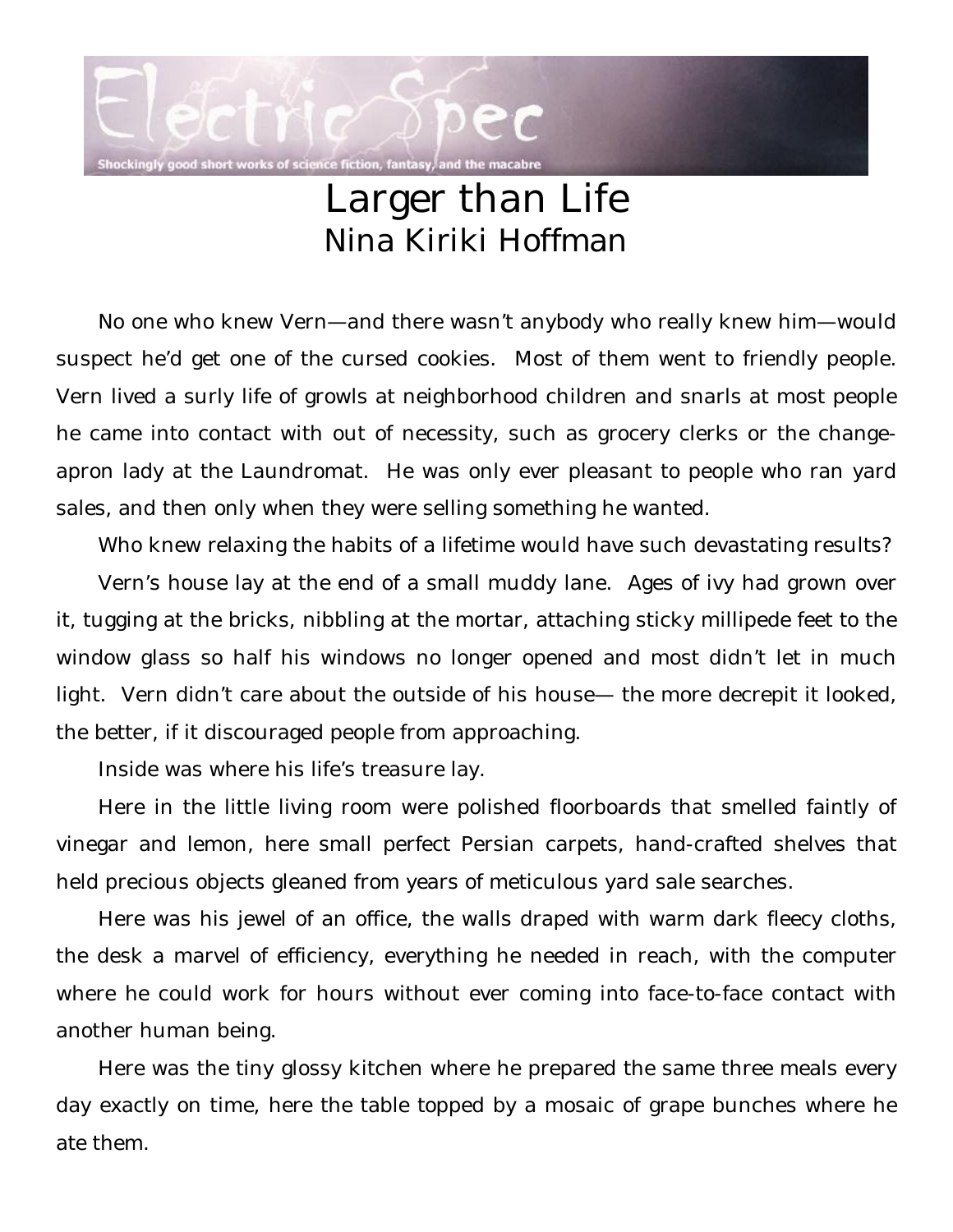Here was the room where he packed small fragile objects in bubble wrap and packing peanuts to ship to people he did not know; he only knew they had agreed to pay him enough so that he could bear to part with his special finds.

Here was his bedroom, small but perfect, the bed high and firm, the walls covered in shelves that held the things he most liked to see before he slept.

Here was the walk-in closet that served as his library, all the walls covered with shelves, each book precious, the product of extensive consideration and care, all outfitted with library-quality mylar dust jackets.

Here was his bathroom, wiped down with antiseptic after each use, and his shower with its panoply of soaps and shampoos, a different one for each day of the week and two on Sunday.

Here was where he felt safe and happy.

Friday night's classifieds lay on the kitchen table, the grape mosaic covered by a piece of butcher paper to protect it from newsprint ink and to soften the bumpy texture that would interfere with Vern's mapping. He was planning Saturday's yard sale route. Pickings were slim during the winter, but there were still a few prospects. He highlighted all the interesting yard sales that started at eight in green, those that started at nine in red, and those that started at ten in blue. He laid out his city map, one of the free ones from the visitor's center, where he went often for a new supply, and put dots on the map in the right colors for the various yard sales he wanted to go to.

Finally he had a route map laid out. He went to bed.

The next morning he got up at seven, showered, and left home. He parked near his first best prospect, drank coffee from a big thermal cup, and sat with Sausage McMuffin in hand. NO EARLY BIRDS, the ad had said, but early birds were a constant in the yard sale biz. He would wait until a couple other people had invaded before he did; better not to be the most irritating person at a sale if he could avoid it.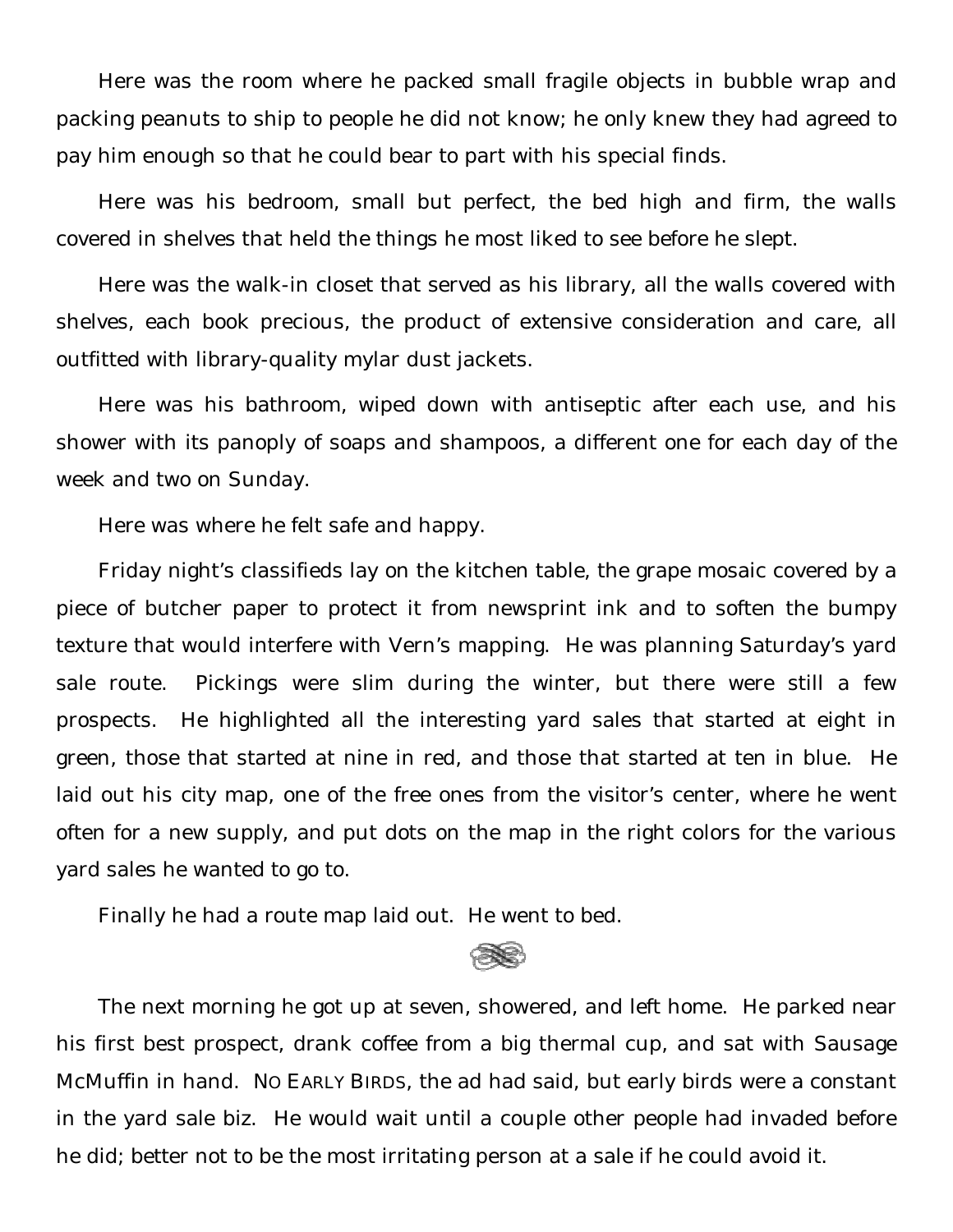He got out his binoculars and sighted across the street as a man and a woman put out things for the sale. The furniture bore masking-tape price tags—didn't they know anything about how adhesive could ruin a finish? On the other hand, a sign of inexperience was good. Maybe they hadn't checked eBay or other price guides, and he could get some bargains.

Would he find a perfect thing today? Sometimes Vern visited as many as twenty yard sales in a day without finding anything worth buying. He had learned to live with the disappointment. Sometimes it was a relief not to buy anything. Saturdays exhausted him; he had more contact with people that day than any other in the week.

Someone knocked on the driver's side window of his car, startling him into dropping his binoculars.

Magda Henry, a scourge and a thorn, an affliction on his Saturdays. She had almost the same sense about what was important as he did, and she grabbed faster, despite her pink, fringe-draped bulk and waddling gait. Her broad face could break into a smile that charmed sellers into knocking down their prices into highway robbery range. Bargains based on charm were much sneakier and more effective than bargains based on logic, Vern's trademark. Besides, Magda had quite a supply of lies she used, starting with, "Oh, my mother had one just like it, but it burned up in a house fire in eighty-three, and I've despaired of ever finding another. She's in a nursing home now. I'm sure she'd love to be able to look at this. It's just like the one she had when she was a child."

Vern steadied his cup in the console cupholder, set the Sausage McMuffin on the McDonald's bag on the passenger seat, and lowered his window six inches.

"Hi, Vern," Magda said. Her voice was deep, pleasant, jolly. He resented it.

"Hi, Magda," he mumbled.

"Look. The Linkletters are already over there, pawing through things."

Vern checked his watch. Only seven-thirty. Most sellers would forgive fifteen minutes early, even if they said "No Early Birds." Half an hour early went beyond the limits of good taste.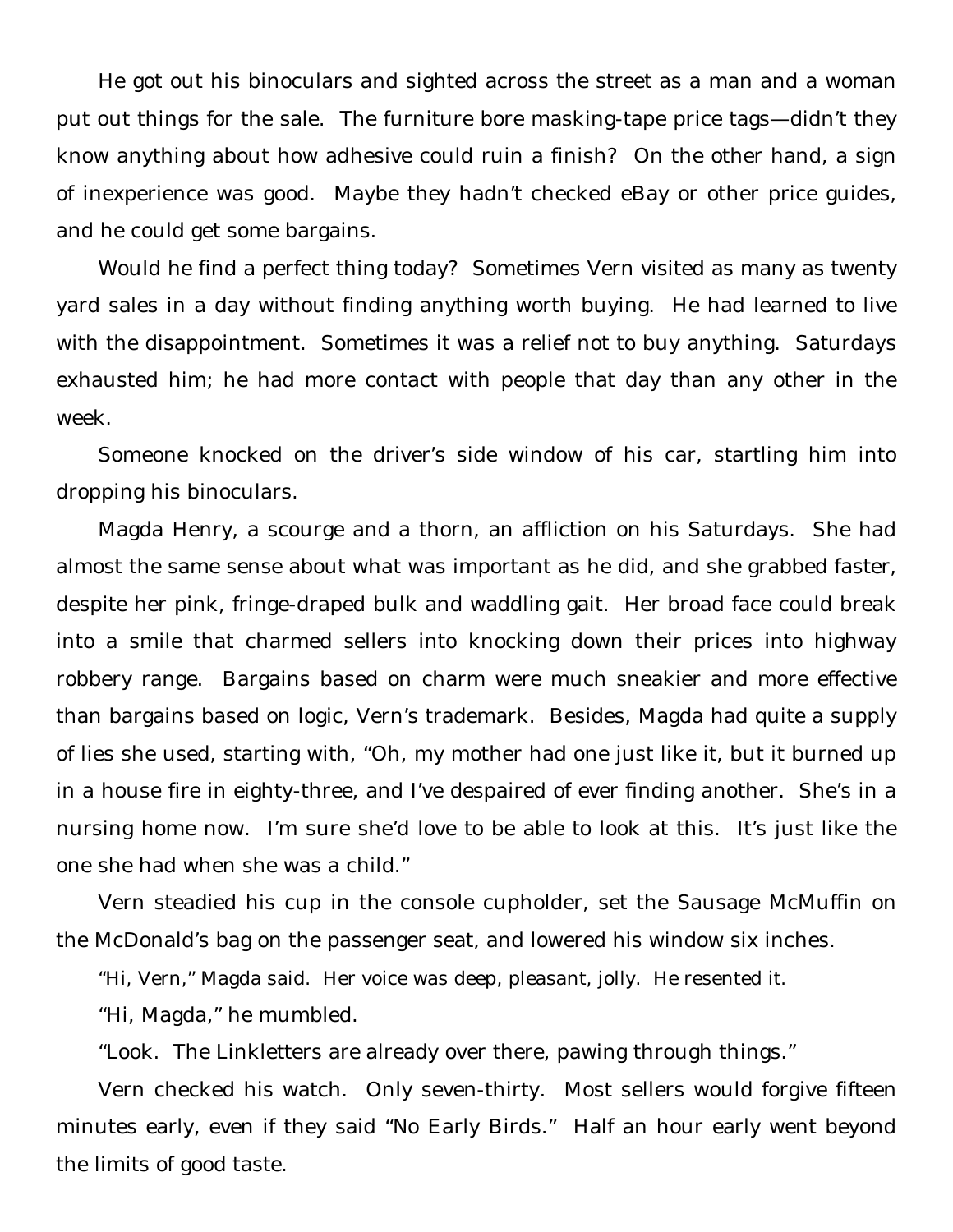"Don't you just want to strangle them sometimes?" Magda asked.

"I think more often about hit and run, with a short stop between to relieve them of their goods."

Magda laughed. "Hey, want a couple cookies? New neighbors stopped by my family's house last night and gave us some Christmas cookies. They're surprisingly good."

Vern made it a habit to avoid eating food cooked by other people. One never knew if their hands or their dishes were clean.

"You gotta keep up your strength, to beat out the Linkletters," Magda said.

Surprised by the faint warmth in his chest Magda's conspiratorial air had inspired, Vern lowered his window and held out his hand. Magda put two large gingersnaps into it, then reached into her ZipLock bag for two more, which she ate as she stared at the action across the street.

Vern lifted his binoculars. Were the Linkletters closing in on that glinting glass thing he hoped was a genuine crystal ball? Not that Vern dabbled in the occult; he stayed away from most things that involved interacting with people, especially people from other planes. There'd been that unfortunate haunting by his mother's ghost before he got rid of her favorite porcelain statue of a Pekingese dog after she died, and that pesky demon curse on the Japanese mask he had bought at a curio shop going-out-of-business sale. Since then, he'd been wary of buying anything that might carry the taint of spiritual contact into his home.

But he had always wanted a genuine crystal ball.

He would kill the Linkletters. At least in his mind.

Preoccupied, Vern bit into a cookie. Ginger exploded in his mouth, sweet and burning, making the hair on his head stiffen and bristle. As the heat died, a wave of buttery sweetness washed across his tongue. Possibly the best cookie he had ever eaten. The second one tasted just as exciting, violating the one-good-bite-and-thesecond-is-never-as-good rule he had established for everything in life.

"Magda," he said. "These are delicious!"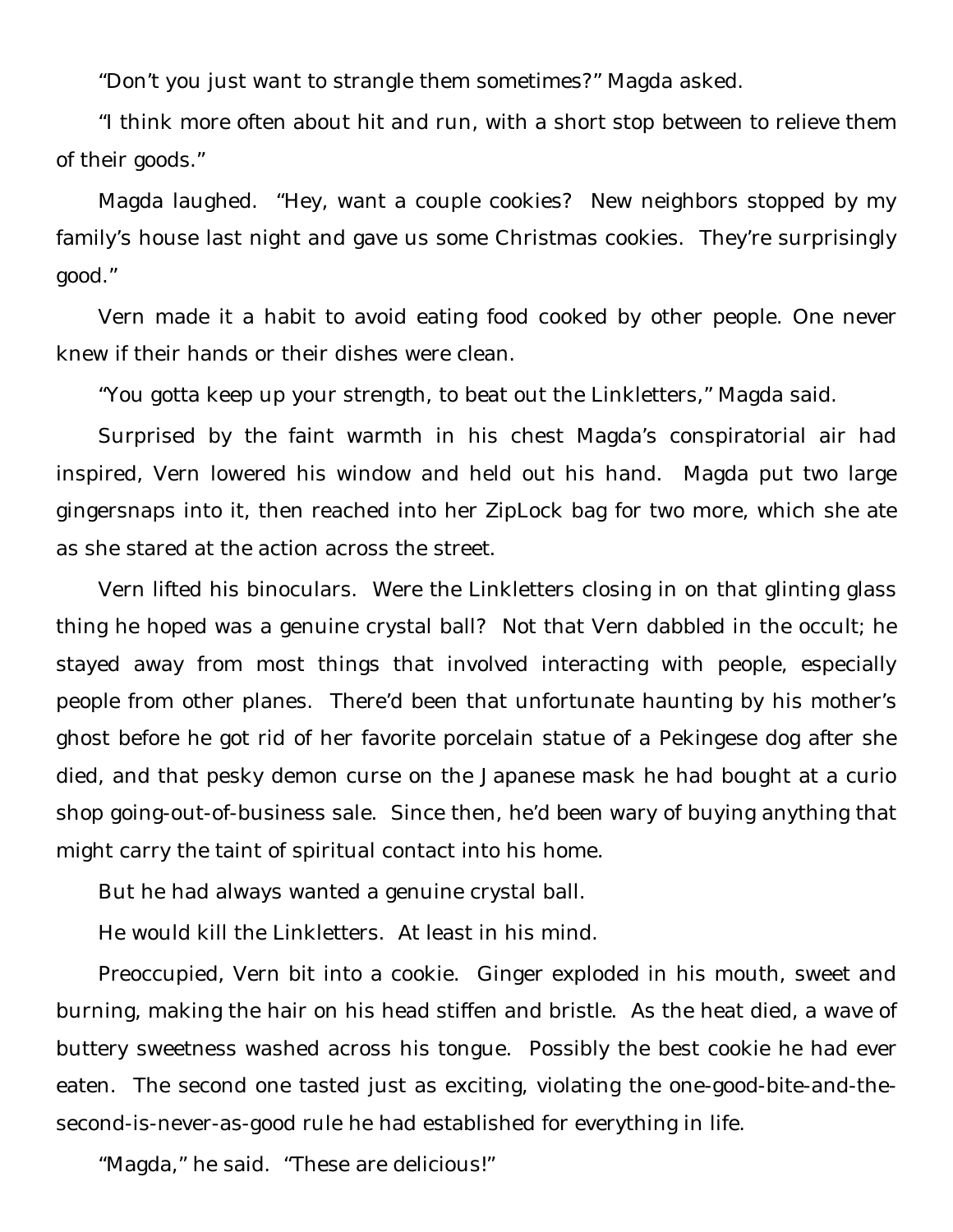"I know. I have to get the recipe. You know what else is weird? I like them so much, but I can eat two and stop. That's why I could even consider giving any away. I want to share them, somehow. Well. It's time. Say, what if I hold Mr. Linkletter and you handcuff him? Think we could get hold of whatever it is he's buying this time?"

"It's lovely, but it's only a dream." Vern climbed out of his car and wandered across the street with Magda. "Anyway, Mrs. Linkletter is the dangerous one. That little bird fluttery thing she does is just a front. She's vicious."

Magda laughed again, and again Vern was startled at the warmth he felt from that friendly sound. He wondered where Magda lived, whether her home was full of fine collectibles, as his was. If he visited her, and somehow something small from her collection made its way into his pocket, would she notice it was missing right away? He remembered a Chinese snuff bottle, delicate scenery of misty mountains and twisted trees painted on the inside of the glass, that Magda had bought for five dollars before he could even bid. The seller thought it was Avon. Vern had lost it to Magda six years ago, and that loss was only one of the many thorns that pricked him when he thought about her.

"Wait." Magda touched his arm. He shuddered. "They're getting kicked out." She gripped his arm and pulled him behind a neighbor's hedge.

"We said no early birds, and we meant it," said the woman in a loud, stiff voice. "We're starting at eight, and that's that. Anybody here early forfeits their right to buy anything. Good day."

"But I'll give you two hundred dollars for— "

"Damn," whispered Magda. "They never pay that for anything. Must be good."

"Four hundred," said the man.

"Two fifty."

"Three twenty-five."

"Damn, damn, damn," Magda muttered.

Vern peeked around the hedge. Mrs. Linkletter was clutching the bright, gleaming orb he had seen from the car.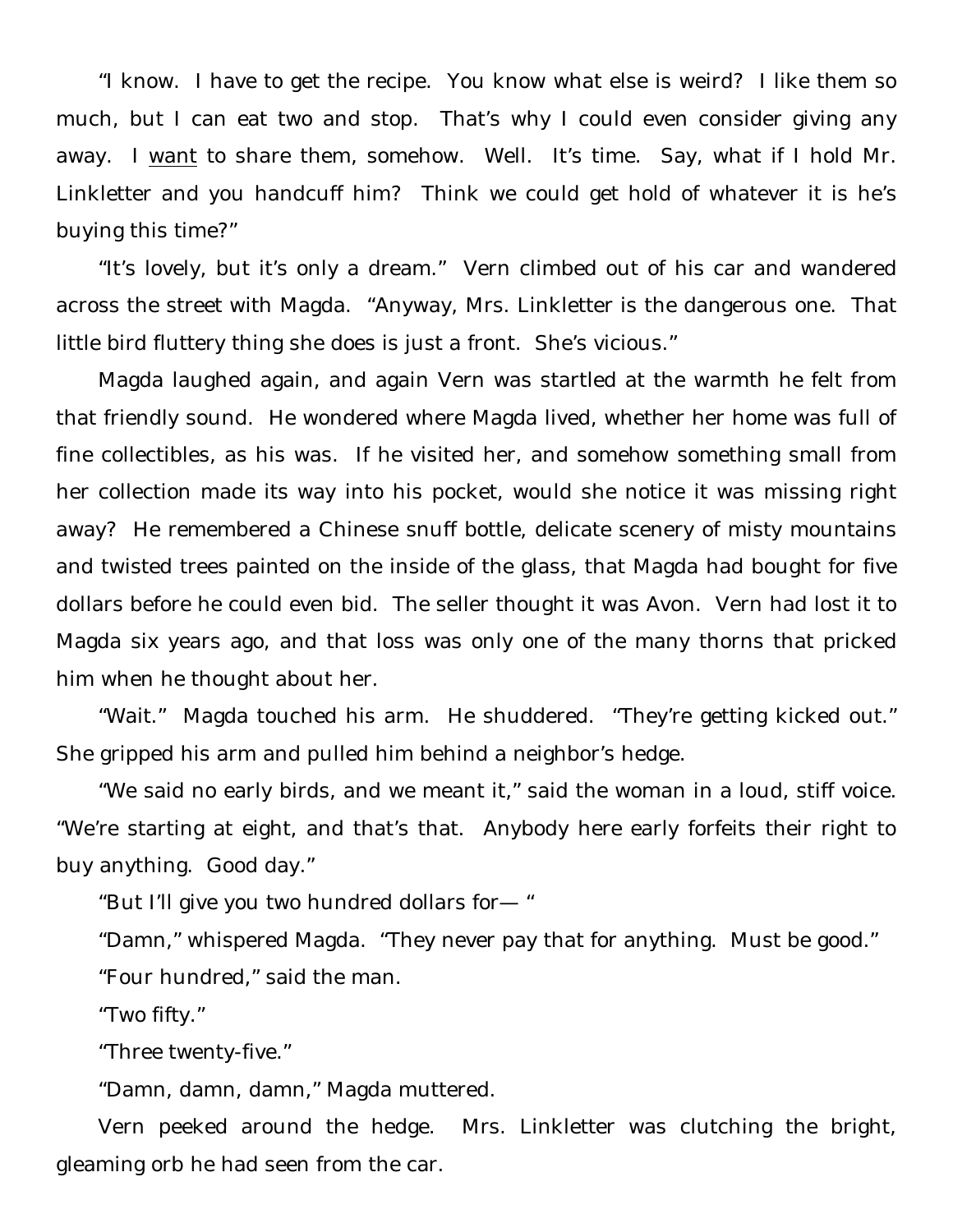"Done," said Mr. Linkletter. He wrote a check, ripped it from his checkbook, nodded thanks. He and his wife hurried off, still clutching their find. Mr. Linkletter was chortling in that sniffy obnoxious way of his.

The one perfect thing had just walked out of the picture. Vern knew it. The rest of the day was shot.

He went through the motions. He wandered around the sale without his usual energy; everything looked like repeats of things he had rejected for the last month of Saturdays. Magda loaded up on fifties fabrics and waved a cheery farewell to him as she bustled off to her car. They met again at the next six sales, but Vern's heart wasn't in the search.

"Want to stop at my house for some lemonade?" Magda asked between sales seven and eight. She had never invited him before, and if Vern had been in shape instead of discouraged, he would never have accepted, but he had lost his goal, even the one where he drove home after shopping and sagged with relief as soon as he entered his own house and smelled the lemon polish and antiseptic.

But "Sure," he said instead, and followed Magda's pink Volkswagen beetle in his blue Toyota Tercel.

At first he thought Magda was taking him to his home. She turned down his street, the paved part before his almost private muddy cul-de-sac. How did she know where he lived? But no, she pulled into a driveway only a block from his house and drove around behind a slate-blue house with white trim and gingerbready eaves, while he parked on the street.

He had noticed and mocked the collection of lawn gnomes at this house before. That argued against his theory that his tastes were similar to Magda's.

He climbed out of the car and studied the gnomes. He realized for the first time they were not standard pseudo-Scandinavian red-capped white-bearded gnomes, but a group of squat, unpainted, concrete grotesques, caricatures of the characters in Chaucer, charming in their ugliness.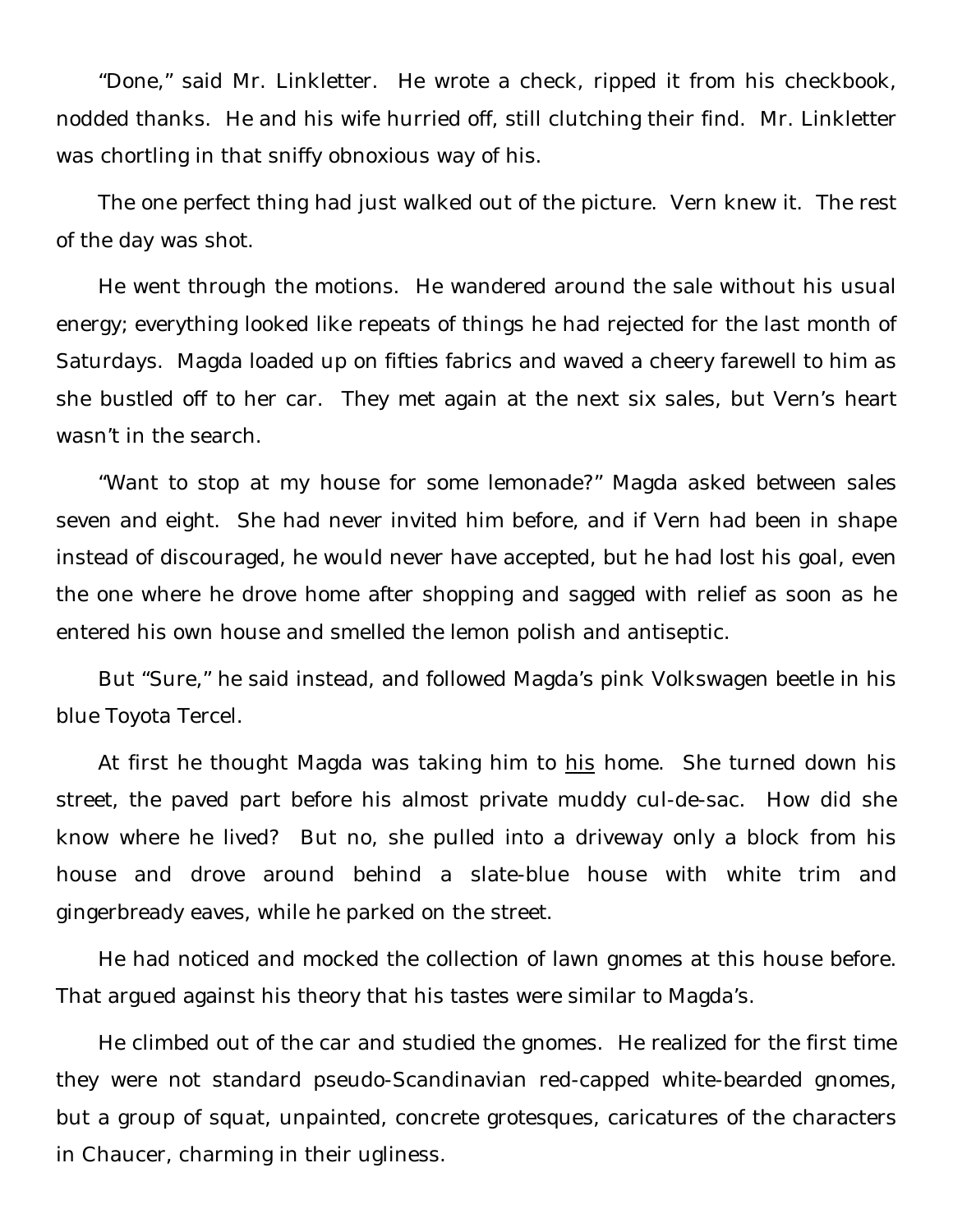Soon Magda returned, striding down the driveway majestically in her pink fringes, spinning the frilly parasol she had bought at the last sale. "Come on inside, Vern," she said in her throaty voice. Hypnotized, he followed her through the front door.

Her front parlor was everything he had dreamed of: bric-a-brac everywhere, many of the objects instantly interesting. A glass-fronted shelving unit with many small compartments, each home to a bone or wooden carved netsuke, drew him immediately. Here a rat curled around a peach; there a monkey rode a goat; there, a small happy fat man raised a hammer. His heart flamed with desire.

His jacket had good pockets. He might be able to slip something into one of them, provided she left the room to put together a lemonade tray.

The Chinese snuff bottle, with its intricate inner landscape, held pride of place on a pedestal on a round table in the center of the room. If he pocketed that, she would notice for sure. He studied it instead.

"Please have a seat." Magda gestured toward an overstuffed couch. "I'll be back in a moment."

Vern sat. He wanted this whole room and everything in it. It would never fit in his pocket.

Magda returned with a tray that held two glasses of ice-clinking lemonade and a plate of dark molasses cookies sprinkled with sugar crystals. She placed a coaster on the table beside him and handed him a glass, then put three cookies on a small plate and handed that to him, along with a napkin. She sat beside him, helped herself to refreshments, set the tray on a nearby table, sat back, and sighed.

"What is it?" he asked.

"I'm losing my fire," she said.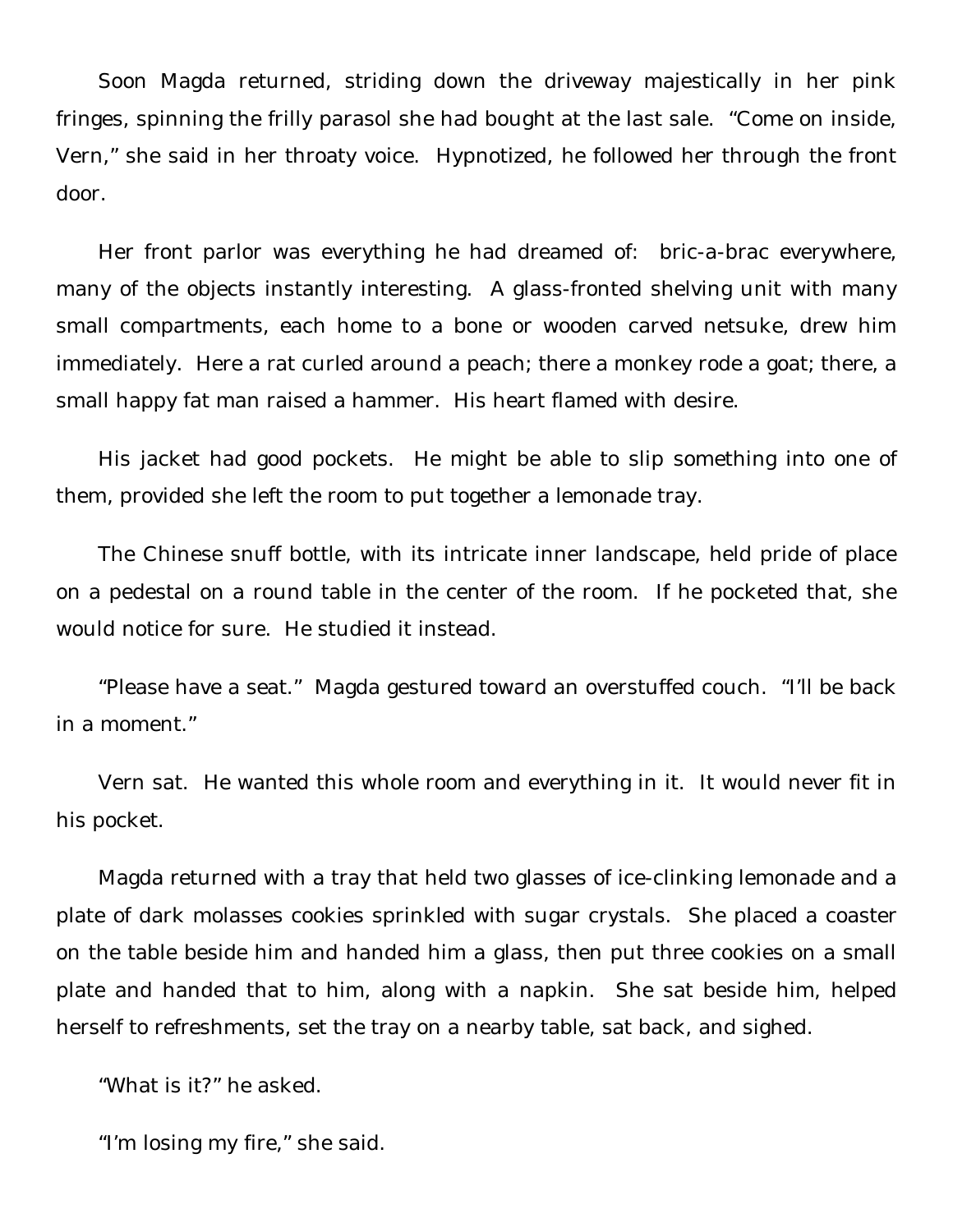He drank lemonade and set the glass down on the coaster, then contemplated the cookies in his lap. They didn't appeal to him the way the gingersnaps had, though they smelled lovely, like the kitchens of childhood, when his mother wore an apron with rickrack around its hem and small hard candies in twists of waxed paper in the pockets. He was here. He supposed he might as well pretend interest in Magda's problems. But really, why was he here?

"It happened to you, too, Vern," said Magda. "Didn't the spark go out of you when the Linkletters made off with that orb? I just wanted to come home and look at what I've already got. I'm not on fire to own things anymore."

"Give me the snuff bottle."

"What? Absolutely not! I got that in a fair fight!"

"By tripping me when I was heading for it?"

"That's right." She smiled her frog smile, mouth wide and partly open across her broad face.

"So you still have fire." Vern lifted a cookie and sniffed it.

"Huh? Oh. Oh! You're right. Do you still have that bisque Elvis mask?"

He had bought it for resale; there was a whole niche market of Elvis buyers out there. But instead, it hung on his office wall. The benefit of having a slightly faster car than Magda, and for once knowing a shorter route. Although most Saturdays they ended up at a few sales apart from each other; their reading of the ads giving them slightly different tea-leaf interpretations of where the best things would be.

"Still got it," he said.

"I've been watching your seller's site, and I didn't see it come up."

"How much would you pay for it?"

She studied his face, then shook her head. "It's one of the prizes you never want to part with, isn't it?"

He nodded, though he didn't even like Elvis. Something about this mask, the embodiment of someone's idea of the perfect godlike being, embued it with a strange and seductive power.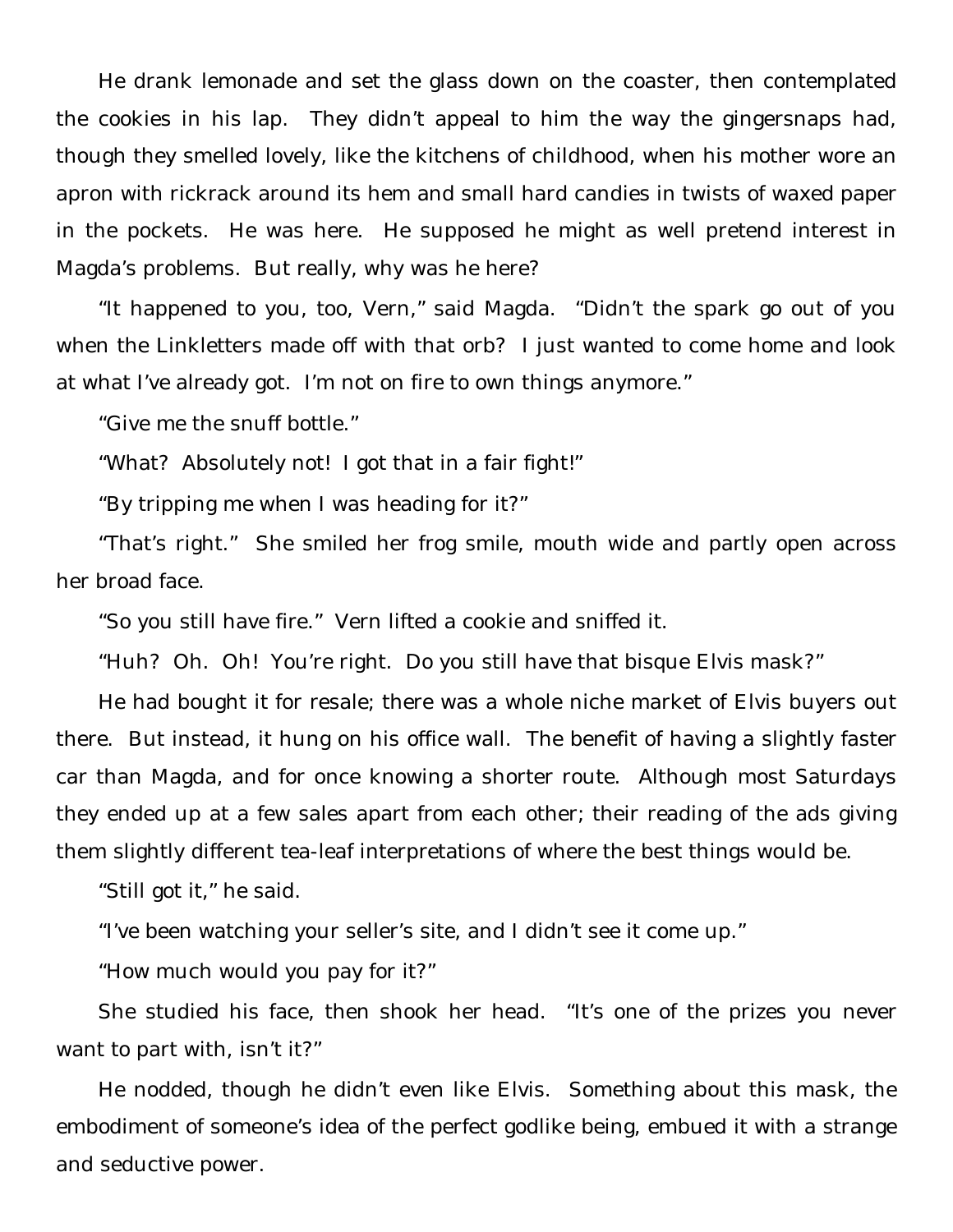Vern often wondered who the Makers of his things were. Did they live in windowless basements, working with materials to create things that in no way resembled real things, so isolated they went mad enough to envision a weirder world?

"Do you ever think about going on a yard sale vacation? Just not even going out some Saturday?"

Vern shuddered at the thought.

"I feel that way too," she whispered. "Did you ever dream of a country where every day is Saturday?"

He shuddered again. Put in this concentrated effort every day? No, thank you. Though he did go to sales on Fridays, Saturdays, and Sundays. First-look Fridays sometimes yielded strange things, and there wasn't quite the competition for them, and low-price Sundays meant he got some decent bargains for resale from people who despaired of getting rid of their junk. But Saturdays were the days when most treasure emerged from attics and bad housekeeping, wiped off with rags and stuck with price stickers.

Vern bit a molasses cookie. It tasted storebought, which should have been reassuring, but it didn't give him the same high as the gingersnaps had. He set the cookie back on the plate. "Why did you invite me over, Magda?"

"I've been watching you for weeks. Well, years, really."

"Why?"

"You're the only rabid dog of Saturday morning I have some fellow feeling for."

He gaped at her, then remembered who he was and frowned, pinching everything forward in his face into the expression that frightened the Dahl kids from next door, who had some weird fascination with his house no matter how many times he chased them off the porch or out of his weedy flower beds.

Magda's broad smile faltered.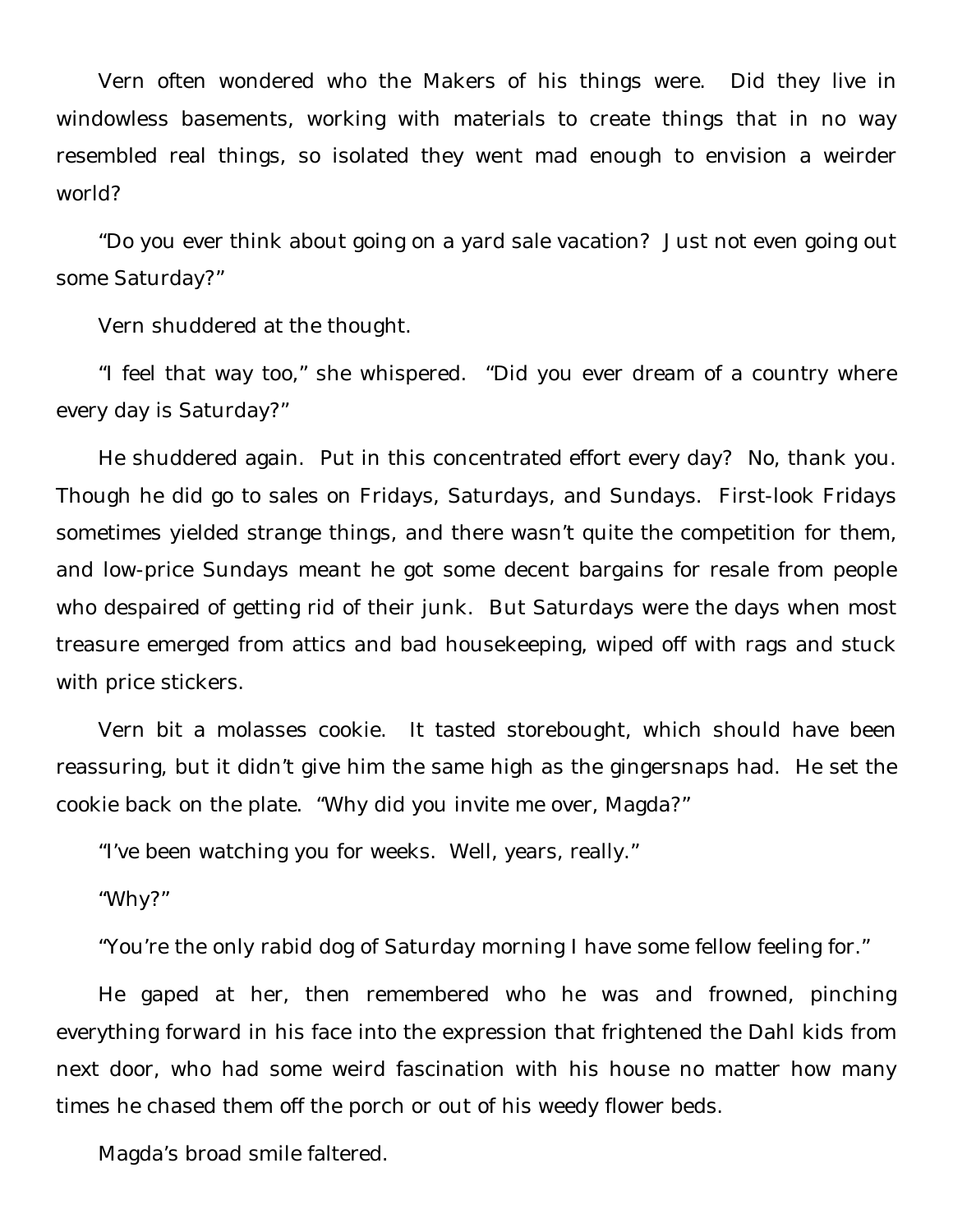What was he doing here, drinking lemonade and eating cookies whose provenance was unknown? Just because Magda shared his particular love for the absurd didn't mean she and he matched each other in any other way. Getting to know her would just complicate his life in ways he didn't need. He stood up.

"I just thought," Magda said, "that you had the same sag in your step. That you lost the fun the same moment I did. Do you think we'll ever get it back? What's happening to us, Vern?"

He pulled his list of sales out of his jacket pocket and opened it, eyed the ones he hadn't been to yet. "While we're wasting time here, they could be snatching something else out from under us."

"They won't be. Didn't you notice? They weren't at any sales after that first one."

He clicked through scenes of sales in his head and realized she was right.

"Odd," he said. "Well, you think about that. I'm going out again."

"I'm staying in. Good luck, Vern."

He took one more sip of the lemonade— it was good, and he didn't see any horrible hairs in it— and shrugged his way out of Magda's house.

In his car he got out the list of sales, but he turned and headed for his home. Magda was right. He had lost the fever to possess. All he wanted to do was sleep it off.



He woke cramped and uncomfortable, curled up and unable to move. Even opening his eyes was a struggle. What was this pain in toes and knees and elbows and shoulders? What pressed so hard on the back of his neck that he had a headache? All his body parts were shoved against some surface where they weren't up against each other. Beneath him, a number of small hard items dug into his thighs and buttocks. It was dark, and he couldn't move.

What had happened? He was inside a box. Maybe someone had boxed him up to ship him somewhere, only they hadn't bubble-wrapped him separately from other things, or included any packing peanuts, and the box was too small.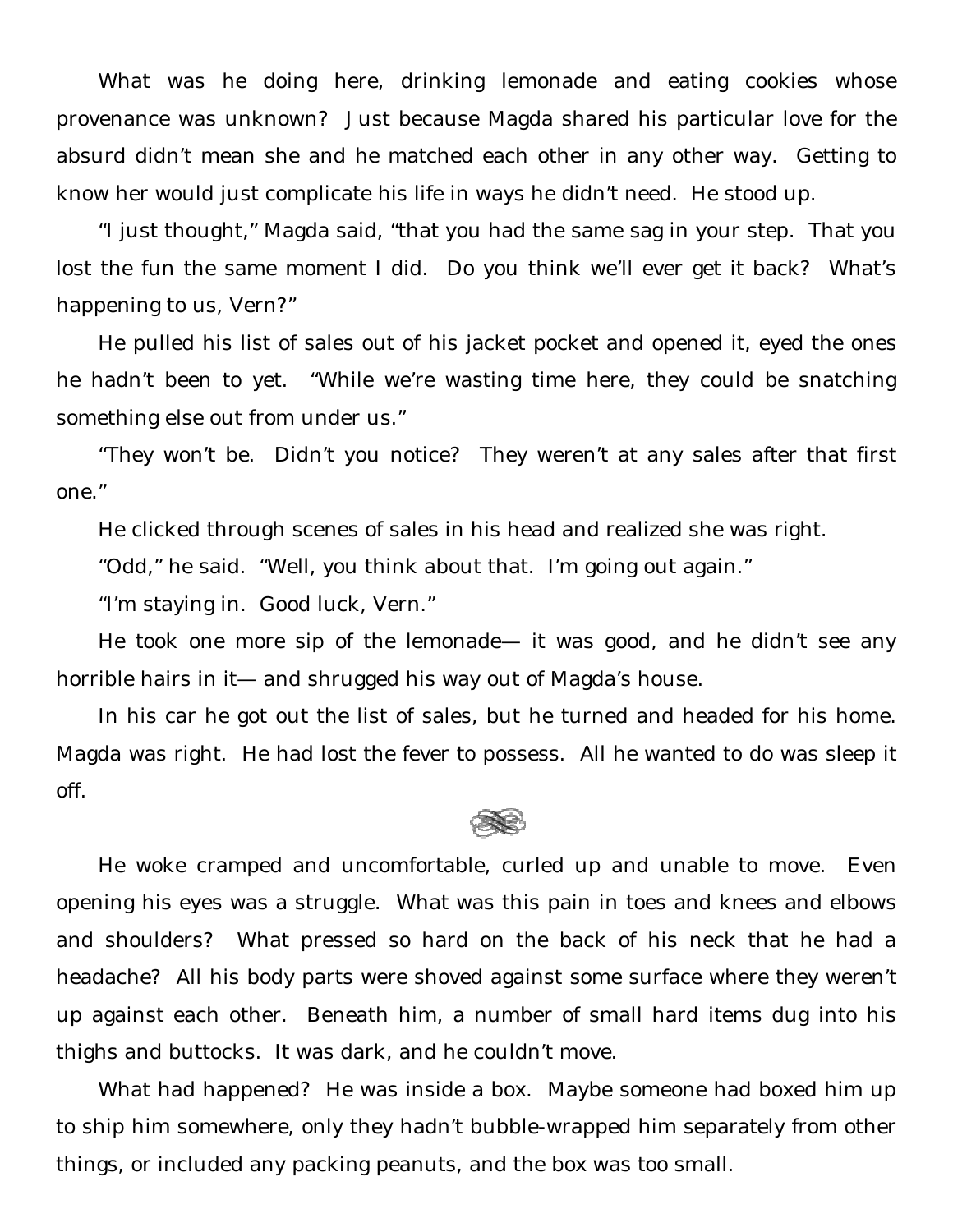He strove to stretch, finally pushed outward violently with his elbows. Crack! Creak! Good. His elbows broke through his containment, though he heard breakage, the falling of small tinkling things, felt objects slide past his thighs. His elbows hurt, too, with the sting of bleeding scratches. He banged his head against the top of the box. On the third painful bang, he burst through the top of the box, only it was more than cardboard; there were splintering sounds, and his head punched up through several different layers of something, sending dust flying and making him sneeze.

He could not at first make sense of what he saw. His head rose above the top of the box, only it seemed he was looking into another box now, gable-topped, pierced with a square of brightness not too far from where his head emerged, filled with a clutter of objects stacked on one another, perfect in their miniaturization.

Too close for him to focus on stood some doll furniture, perhaps a dresser and a table, and beyond, just within focus range, stood a lamp whose beaded shade was exquisite in detail. He saw fine carving on a chest; each drawer pull was a blue delft knob. He turned toward the light and saw silhouetted against it several ornate many-roomed bird cages, surely too fine to be made of toothpicks— drawn wire? Stacked on another low dresser were dolls, some with porcelain heads, hands, and feet and soft chamois bodies, others dressed in frilled splendor. Everything was dusty but tiny and exquisite.

Everything was familiar.

Where had he last seen these things? Whom did he know who had such wonderfully artful doll furniture and accessories? What doll house came with an attic, and why was its attic sitting on top of the box he was in?

Someone had shoved him into a doll house? How, when, why?

There was a steamer trunk, plastered over with stickers from various countries. He remembered buying that at a yard sale eight years ago. He had spent some time studying each sticker and imagining its previous owner, a person who changed every time he thought of it, going to each of those countries, buying a sticker to commemorate the visit.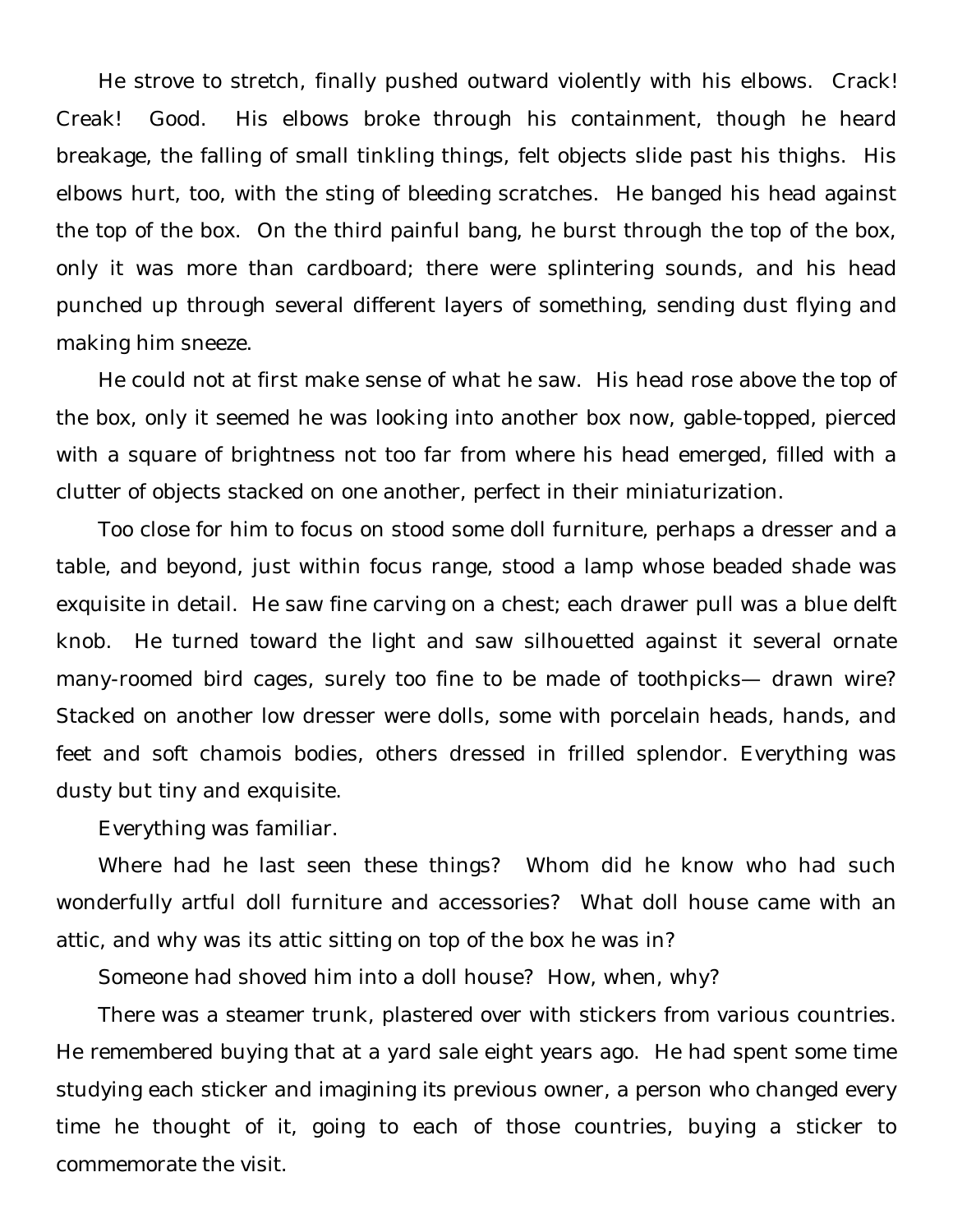When he bought the trunk, it was big enough to store a body in; something he had imagined packing a whole life in, to travel the way one used to when porters were plentiful and the rich never packed light.

Why had it changed from full sized to tiny? How?

He turned his head. The box material scratched at his neck. Scattered around him was detritus of his explosion upward through the box—

—The ceiling. Somehow he was looking into his own attic from the level of the floor.

How— what— who— what had happened to him? Had everything he owned shrunk? Or had he grown?

Ridiculous!

He panicked then, pushed and shoved at the walls below him, broke through, heard crashes, thuds, and tinkles as his flailing arms sent things flying and breaking. It took him several minutes to calm himself enough to stop thrashing.

He was a giant in his jewel box of a home. A giant? He was bigger than a giant. His bedroom was ten by ten square feet, with nine-foot ceilings, and he couldn't even fit into that space anymore.

What was he— how was he—

His things. His wonderful things. How many of them had he already broken? His carefully chosen and collected life—

He stilled. How was he going to get out of this without breaking everything he owned? How had it happened in the first place? Maybe this was a dream. What was wrong with him?

Maybe if he just stayed quiet, someone would come to investigate—

No, that wouldn't happen. Even the Dahl children didn't venture into his yard much anymore.

Where was the phone?

He had probably crushed it.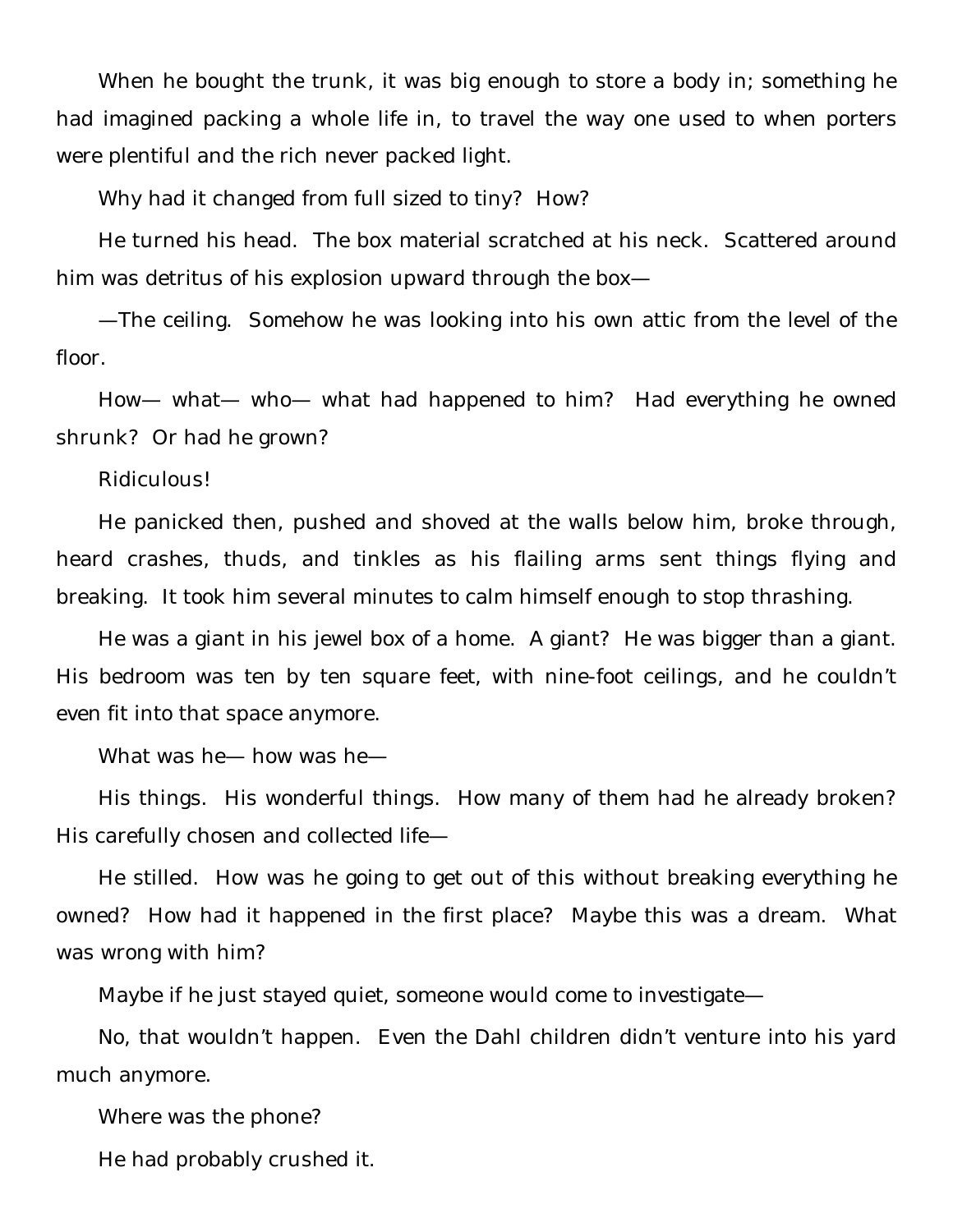He felt gently with his fingers. Given the direction he was facing now, his left hand had probably broken through into the kitchen, and his right into the back parlor, his shipping office. Slippery small things slid around his left hand. He moved slowly, trying to feel each thing. There was a phone in the shipping room, another in the kitchen. His seeking hands found neither. More crashes of dropped crockery from the kitchen. His Fiesta ware?

Then a small shape— he was sure it was the phone, and tried to close his hands around it, but it squirted between his fingers like a watermelon seed.

He couldn't phone anyone.

Could he scream? He swallowed, and his throat was scratchy. Maybe he could scream,

He had better not move. He would only break more things.

But his bladder—

Maybe if he waited long enough, he would shrink again.

Nothing made sense.

He didn't want to wet himself, or what was left of his bedroom.

But what was he going to do?

He waited until the internal pressure was so unbearable he had to move, and then he pulled his hands back into the bedroom, set them on the floor as best he could beside his cramped and crumpled legs, and shoved up.

He crashed up through his roof, knocked half the attic away. He winced as he listened to stored possessions fall about the house. He was bruised, scraped, and bleeding from dozens of scratches. His legs prickled, pins and needles from being uncramped after too long a confinement. The outside wall of the house came up to chest height. He was tall enough to look out through the punctured roof, only he faced the woods at the back of his property.

It was early, early morning; the sun wasn't up yet, but the sky was light.

Should he call for help? How could anyone help him? Did he know anyone who would want to?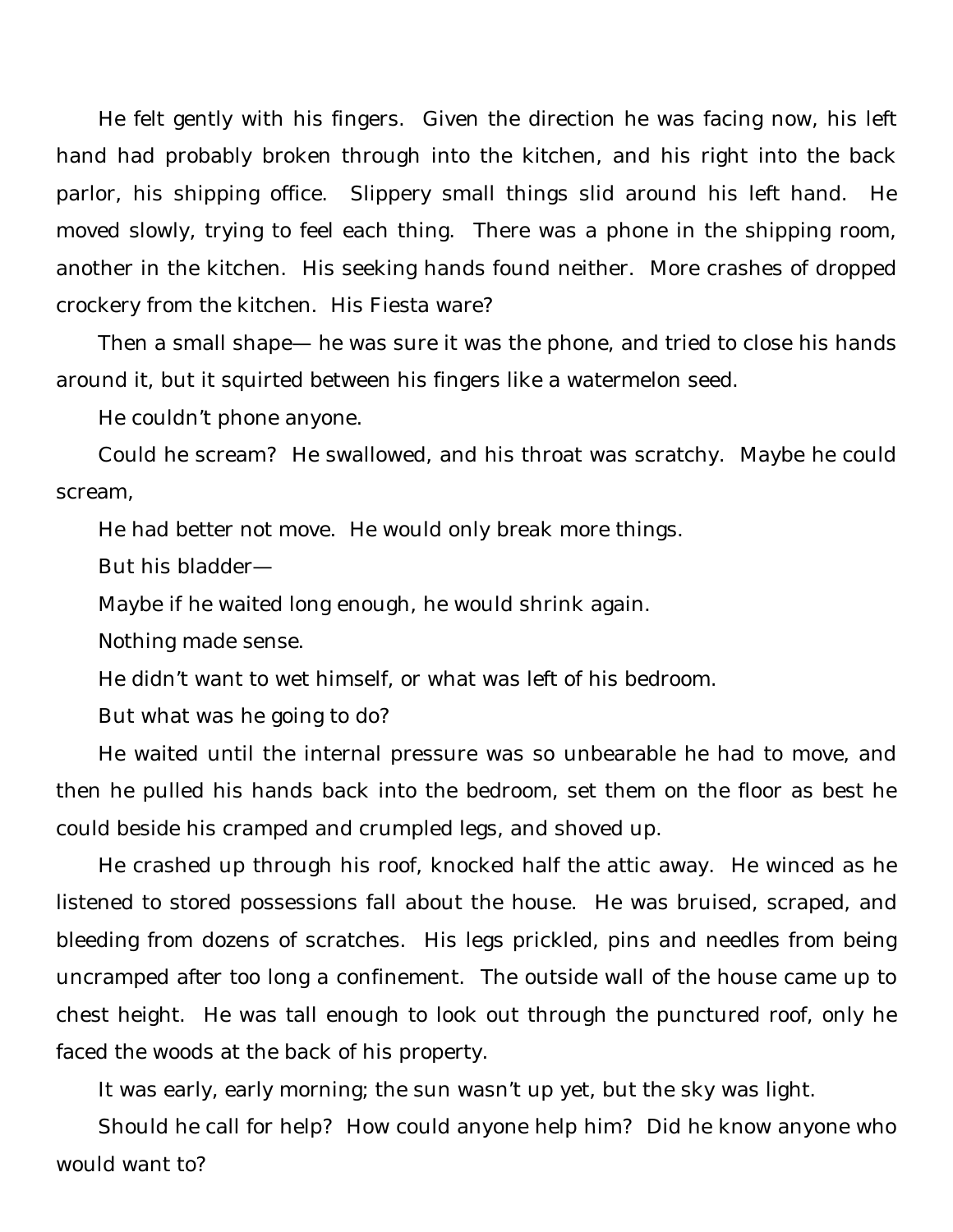Oh, God, he had to pee. He didn't want to pee in his house. All his treasures. He had to get out.

He pushed against the outer wall of the house. It resisted only a moment before he tore through it. The ivy held onto bits of wall and windows as they tore away. Parts of the house crashed around him, and he was sad, sore, and ashamed, but he didn't know what else to do.

He was naked. Oh, God. Giant and naked, and no yard sale full of clothes for the giant and naked in sight, let alone how could he get money to pay for them out of his wallet now that it had shrunk down to the size of his smallest fingernail? He had to cover himself, but he couldn't think of anything in the house that would do. It would take a fumigator's tent, maybe.

First things first. He pushed his way into the woods. The trees were only a little taller than his head, and he couldn't see his feet through the canopy; he didn't get very far. Too many things poked and stuck him. Facing away from the road, unable to see himself, he went ahead and pissed. He could only hope there was no one out walking a dog on the woods path at the moment.

Afterward he felt much better, even though he was troubled. They could arrest him for public lewdness and exposure. Then again, no jail was big enough for him, so where would they put him?

He had to cover himself. God. He was as big as a tree. A sheet might work as a kind of loincloth. He returned to the wreckage of his house and poked through the rubble of the bedroom. The bed, box springs and mattress, was crushed fairly flat. He fished the bedspread out. It was almost intact. By folding it diagonally, he created a length he could tie around his waist. It hung down over his privates in front. He rescued the blanket and tucked it into the tied bedspread to cover himself behind. He glanced at the sky: winter morning, with squiffs of cloud, but no rain in sight. He was chilled but not freezing. It was early yet. The cars of the commuters up the street were still parked in their driveways.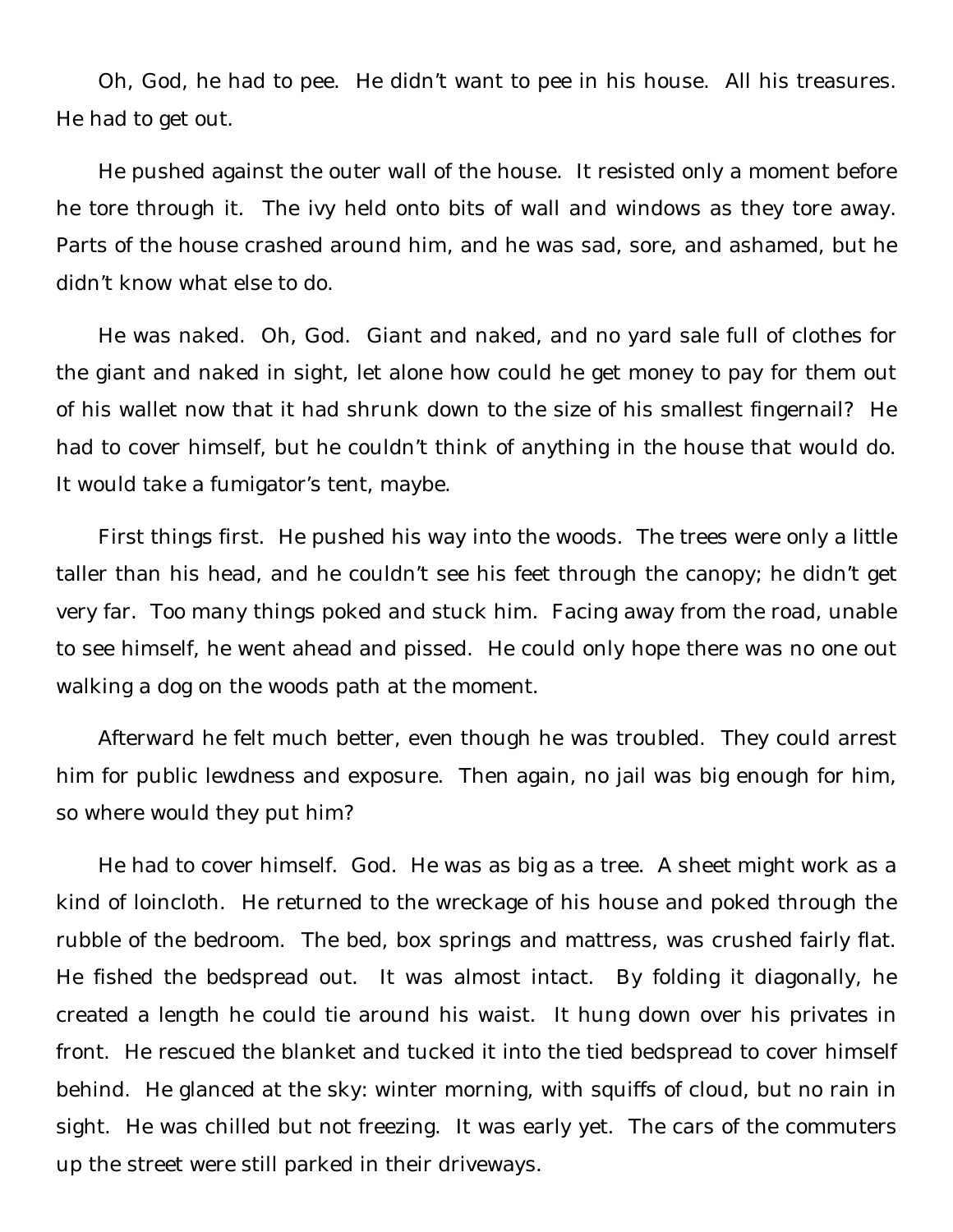What next? If he knocked on his neighbors' doors, they would scream, he was pretty sure, not just at the shock of his giant self, but at the fact that Vern the Grouch was making contact.

But what else could he do?

Magda.

Barefoot, he set out. Freezing mud from the road caked on his feet; he liked the way it squished so energetically between his toes, though he didn't like the temperature. He liked, too, his new view from above; he could look into the windows of the second stories of his neighbors' houses, where some of his neighbors yawned and stretched and dressed. Nobody glanced toward him; too wedded to their routines, too busy with their belongings. He saw how they decorated their bedrooms, which curtains they had. What he saw of other people's lives reassured him; he had much neater stuff than they did.

Or he used to.

The back of Magda's prim little house lay in ruins. She sat, enormous and naked, on her back patio, her hands cupped under something. Tears flowed down her broad cheeks.

He squatted beside her and looked into her hands. An elegant doll, its dress velvet and lace, its hair long and wavy blond. He remembered when it had held pride of place on the mantel in her front parlor; now it was a froth across her huge hands, fragile and small. Its delicate porcelain face was half-crushed, the eye socket where a glass eye should be empty. Magda stared at him. "Oh, Vern," she said.

"I know."

She turned and set the doll gently in her second-story bedroom where it had crashed down into the first-story kitchen. "What happened to us?"

"Don't know."

"Oh, Vern." She sniffled, then straightened. She had been massive before; now she was mountainous, and he could see every bulge. Her breasts were the size of watermelons now. Still, she was more compact than he had thought when she had been disguised by all that fringe. A strange figure, but not unattractive.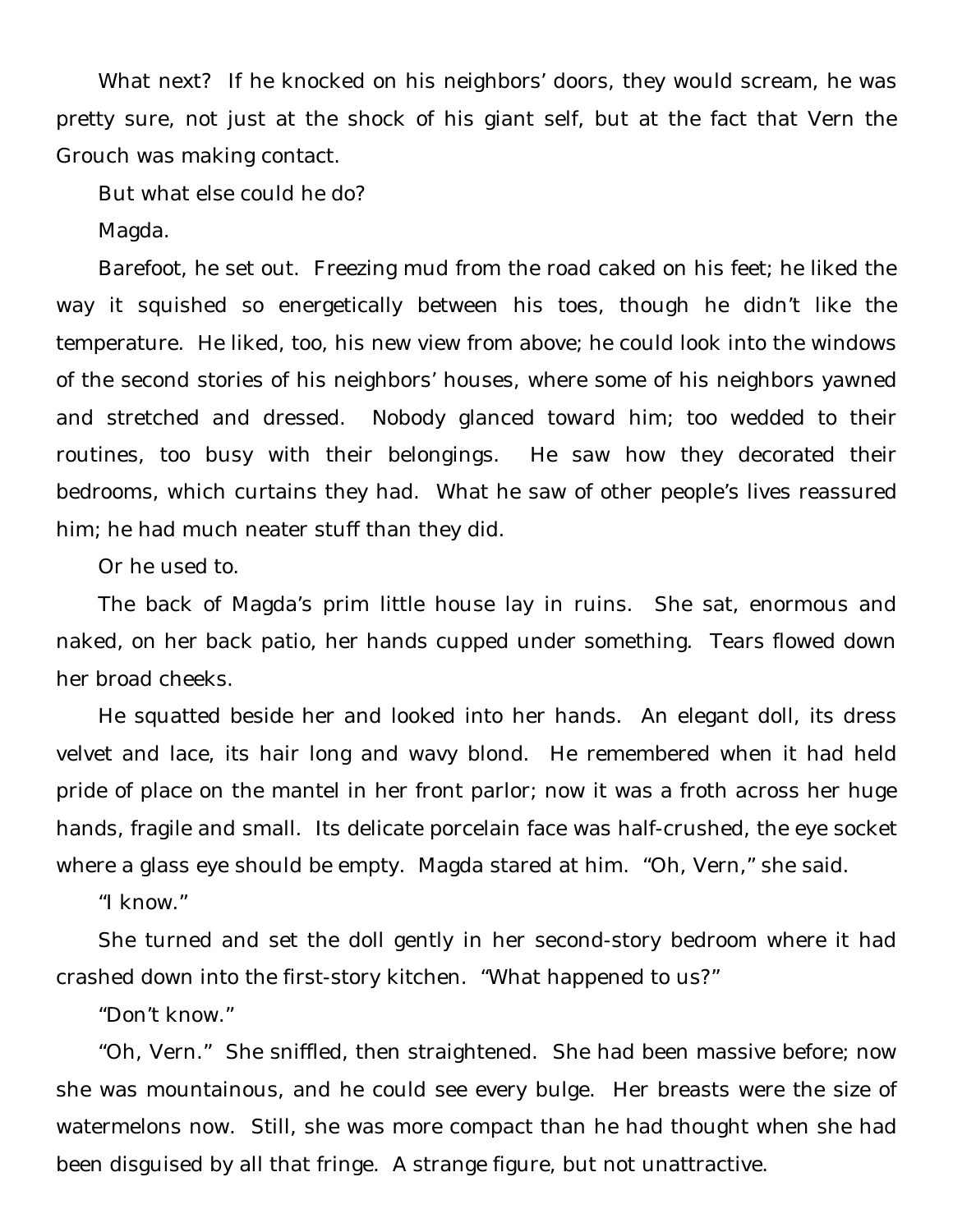And he wasn't a giant alone.

What was he thinking?

"What are we going to do?" she asked.

"Don't know."

"I'm hungry."

They moved things out of her kitchen and searched the ruins for anything to eat. They shared two loaves of bread; peeling the plastic off them was challenging. Apples were the size of grapes; they chewed and swallowed them whole. Magda tried to go through her fridge, which lay leaking on its side, but most of the compartments were too small.

"Hey!" cried someone in the street. "What are you doing?"

Magda straightened and looked over the top of her house.

The man in the street screamed for a long time, then ran.

Lights went on in houses up and down the street.

Vern found some boxes of cereal. They were like those individual serving size boxes now. He tore the top off one and poured cereal on his tongue. Its texture had changed; it was like sand now, dry and small. He wished he had something to wash it down with. He handed the second box to Magda.

Sirens screamed up the street. Cars screeched to a stop in front of Magda's house. Doors opened, feet thudded on the pavement. Police with drawn guns rounded the house, stopped when they saw Vern and Magda. Vern raised his empty hands. Magda sat back, knees up, arms crossed over her chest in a futile attempt to hide her abundance. She was crying again.

"Another couple cases," one of the police said into the radio on his shoulder.

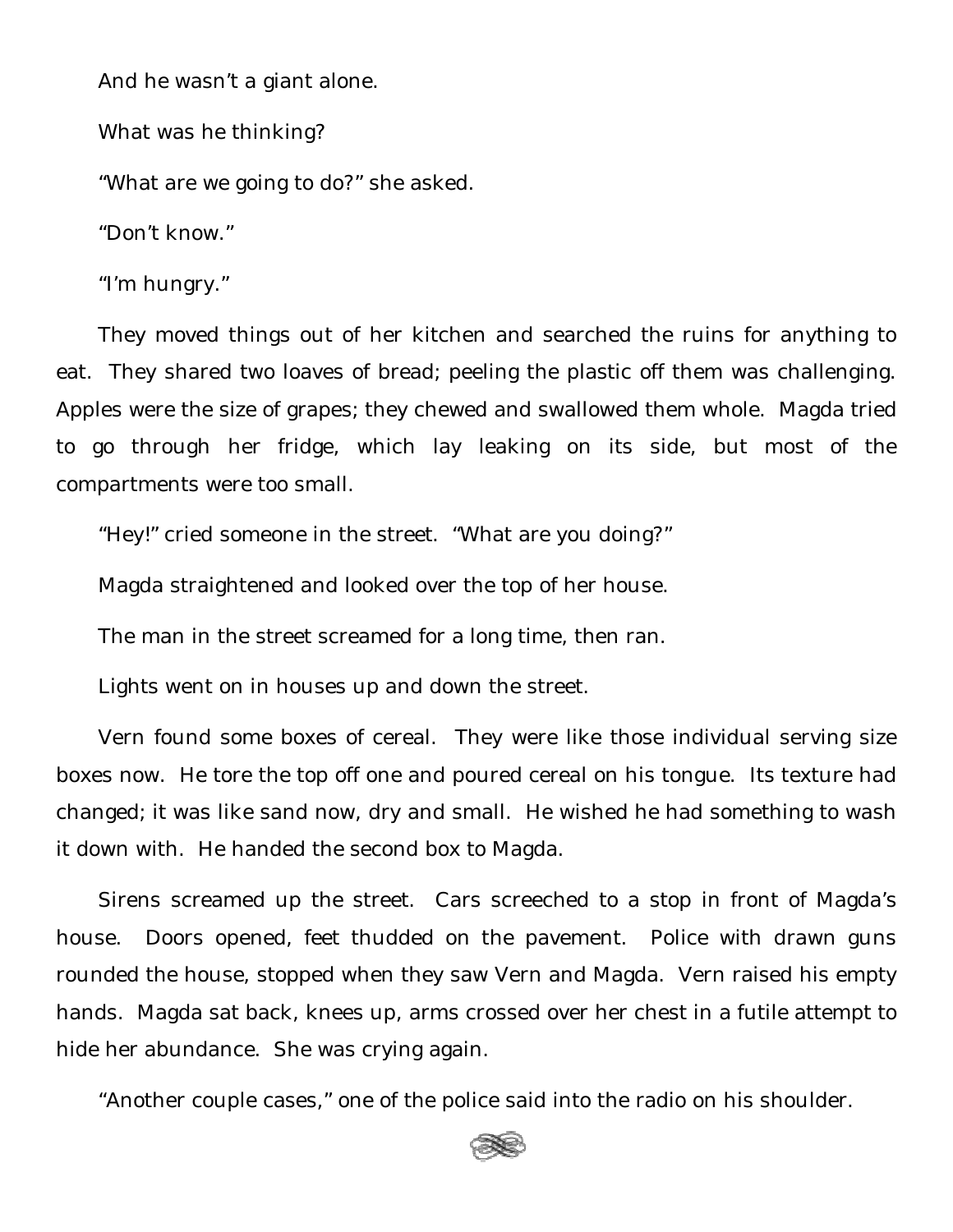The internment camp for victims of the Cookie Curse was set up in a circus tent on the fairgrounds. There were twenty-seven victims, most from one family, the Henrys, father, mother, three kids, a grandmother, and cousins who had been visiting for the holiday. Magda was one of the Henry cousins. The others were all friends of the Henrys. Vern didn't feel he qualified. It made him grouchier than usual.

A jealous, spiteful, loner neighbor had given the Henrys the tin of cursed cookies; she thought they spent too much time showing off what a wonderful life they had, that they lived just to smack sadder people in the face with their happiness. "You're so proud of everything you do, why not show the world?" she told them after the curse had taken effect. "No hiding from the limelight now. Share your every little moment."

Whether they wanted to or not, they were now living on stage. Scientists tested them daily. Local pagan groups asked them questions and begged for any cookies they had left. The tabloids were especially enchanted with the story. Vern caught photographers sneaking in under the edge of the tent at all hours of the day and night. He noticed them first because he was outside the circle of family, and had nothing to do but sit far to the side and watch for pests. He picked them up and set them outside the tent, threatening to crush them if they returned. Some did. He never actually squashed one, but he did pinch a few cameras into metal smears.

He found the Henry family as irritating as the witch who had cursed them had. They spoke in greeting card clichés, and, despite their size, seemed to take everything in stride. Their church group had put together a sewing circle to make clothes for them; local food companies donated free food in exchange for product placement at the daily news conferences and interviews.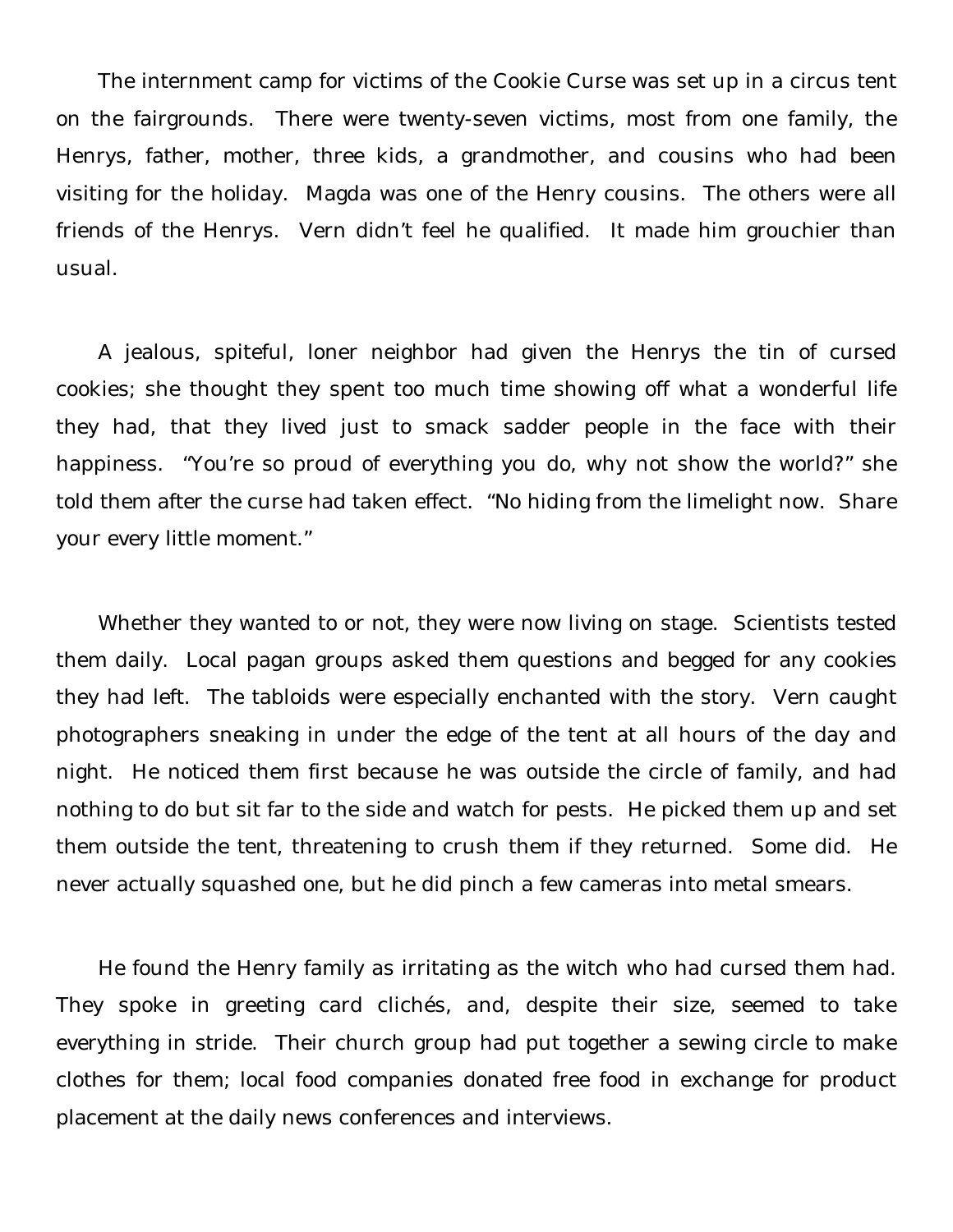Vern now owned a giant jogging suit in acid green—fabric donated by a local fabric store, which hadn't been able to sell it. He hated it, but it was the only outfit he had. He had nobody to go home and make sure that whatever possessions had survived his growth spurt stayed where they belonged. He thought about asking the Dahls for help, but after how he had terrorized their children, he doubted they would come through for him.

Magda, colossal in a full-length pink muumuu, brought him a salad-bowl of chamomile tea on a welcome-mat coaster. She sat down beside him on a giant bench custom-built at a lumberyard run by someone in the Henrys's church group. Vern and Magda gazed at the Henrys, most of whom were gathered around a giant table playing rummy with cards on posterboard made at a local Kinko's. Difficult to shuffle in a traditional fashion; you had to toss the cards in the center of the table and mix them around. Only ten of the Henrys could sit down at a time; the others stood back and kibitzed. There was much loud, good-natured arguing, most of it repeats from previous conversations the giants had had a day or an hour earlier.

None of the other Henrys talked about anything below the surface, even though they were now so large they had outgrown most surfaces.

Vern sipped tea. He scowled. Magda offered him a soup bowl of sugar with a ladle in it. He sweetened the tea and sighed.

Magda said, "I sent a couple of my not-cursed cousins over to your house to clean up and secure your valuables."

"Secure them where?" Vern asked.

"In my storage unit. Unless you want them to rent one for you?"

No way could Vern run his various computer businesses, the shape he was in now. He had no income. He was glad Magda had storage. He had fairly comprehensive insurance, but he hadn't included the clause about acts of magic. None of his neighbors were witches, as far as he knew; he was scrupulous in his online dealings and never had any complaints from customers, and nobody else paid any attention to him; he had figured he was safe from things like this.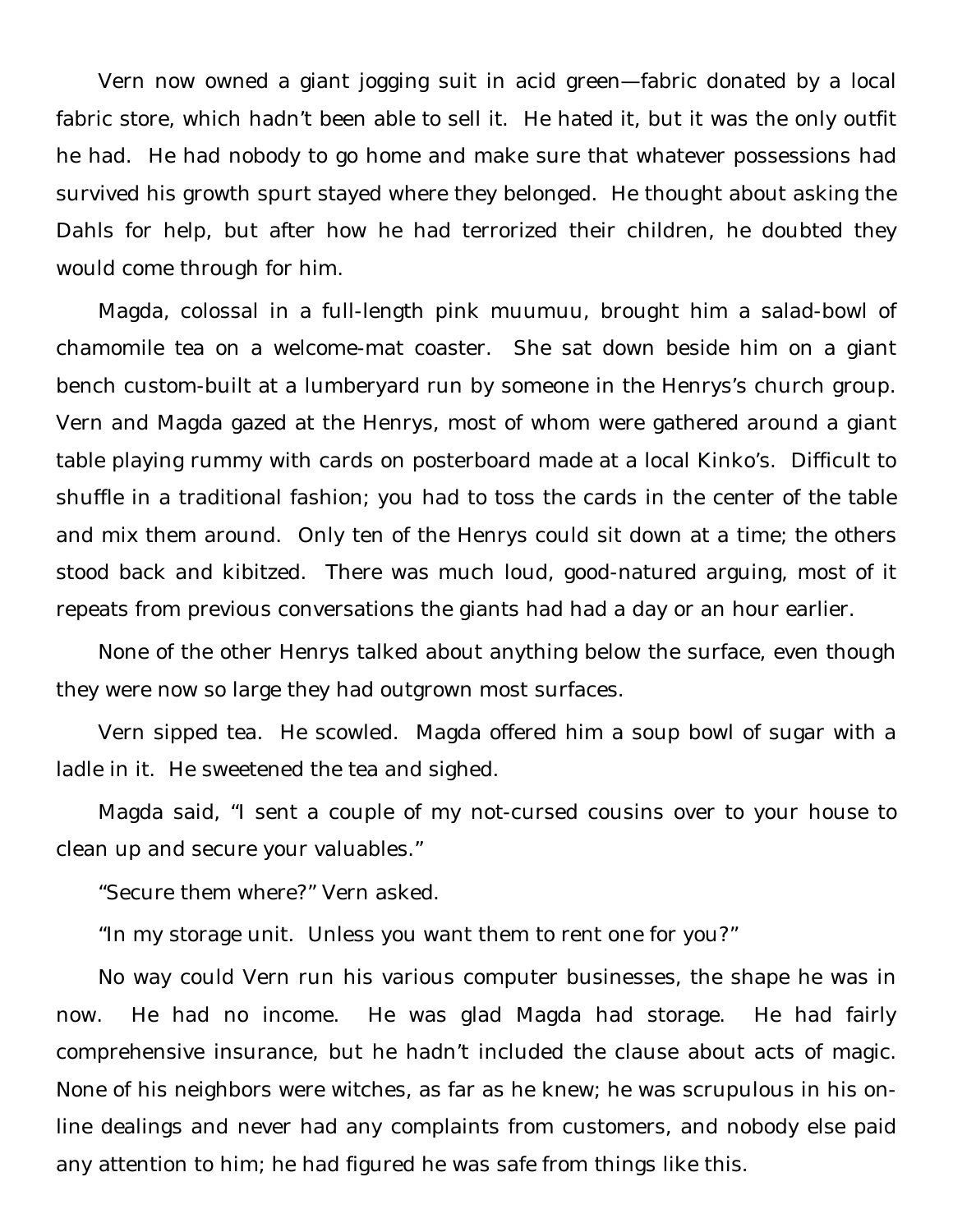"That's fine. Thank you." He drank again. "The Chinese snuff bottle? Your netsukes?"

"Fortunately my bedroom is toward the back of the house, and I fell into the kitchen. Everything in the front parlor was pretty much okay; I had my next-door neighbor pack up everything right after I left."

"Any news on when this is going to wear off?"

"They have police wizards working on it now. Nothing definite. My cousin, she's a dispatcher there, she says they've never run into such a big and successful spell before. They don't know where the energy came from. They're calling in a specialist. Vern, I'm so sorry. I never meant— "

He set down the tea bowl. "Why did you speak to me that day, Mag? You never did before, except to insult me."

"That's how I tell people I like them. My family knows that about me, but I could tell you didn't. I decided it was time to try a different approach."

"You like me," he muttered.

"Didn't you sense it, too? The connection between us? The way we always want the same thing?"

"That's a connection? I thought it was competition. More than one Saturday I wished I knew where you lived so I could sneak in and put sleeping powder in your coffee to keep you off me."

"Is that why you came to my house? To find out where it was so you could drug me?"

"No," he said. "You understand I would never have done it."

She smiled. "But, you know, it's a sweet thought. At least you weren't thinking of killing me."

Vern remembered that taciturnity had always served him well. He stared down into his tea bowl, then slid a glance at Magda. She wore a small smile, not her usual grin that was now big enough literally to welcome a whole pie into her mouth, more of a thinking and knowing smile.